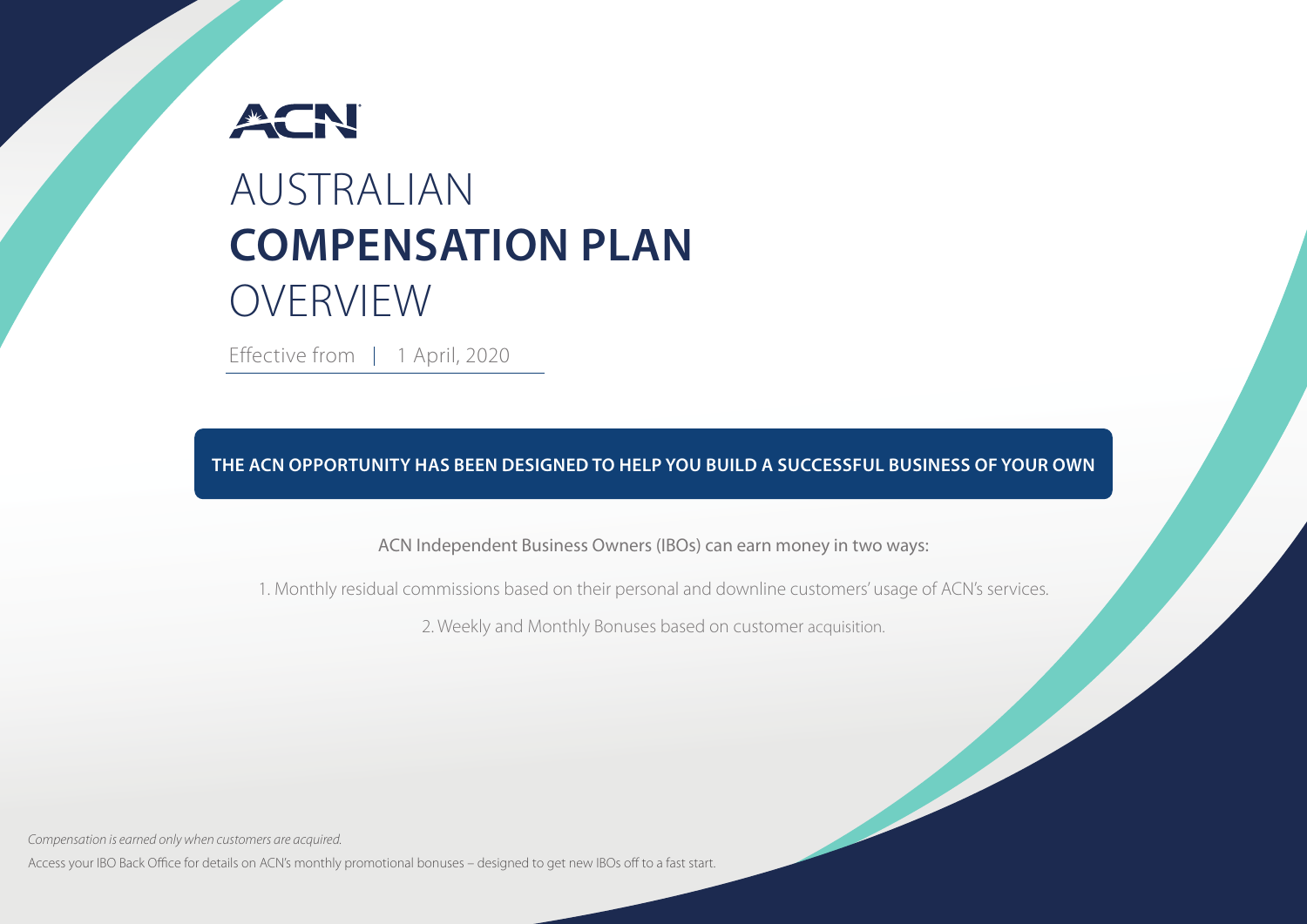# POSITIONS & QUALIFICATIONS

**IBO** Everyone starts ACN as an **Independent Business Owner**

Your goal should be to work your way through the earned positions detailed below. The positions you achieve are based on the total number of customers acquired between you and your team.



Earnings as an ACN IBO are based solely upon the successful sale of products to customers and their usage of those products. Individuals will incur expenses in operating their ACN business, such as the sign-up fee and rene *earnings and success at ACN are not guaranteed but depend primarily on the individual's commitment, persistence and effort. Individuals may not earn income and may lose money as an IBO.*

*ACN's Compensation Plan is subject to change without notice at ACN's discretion and for any reason.*

*\*New Western Australian Independent Business Owners with a start date after 1 January 2019.*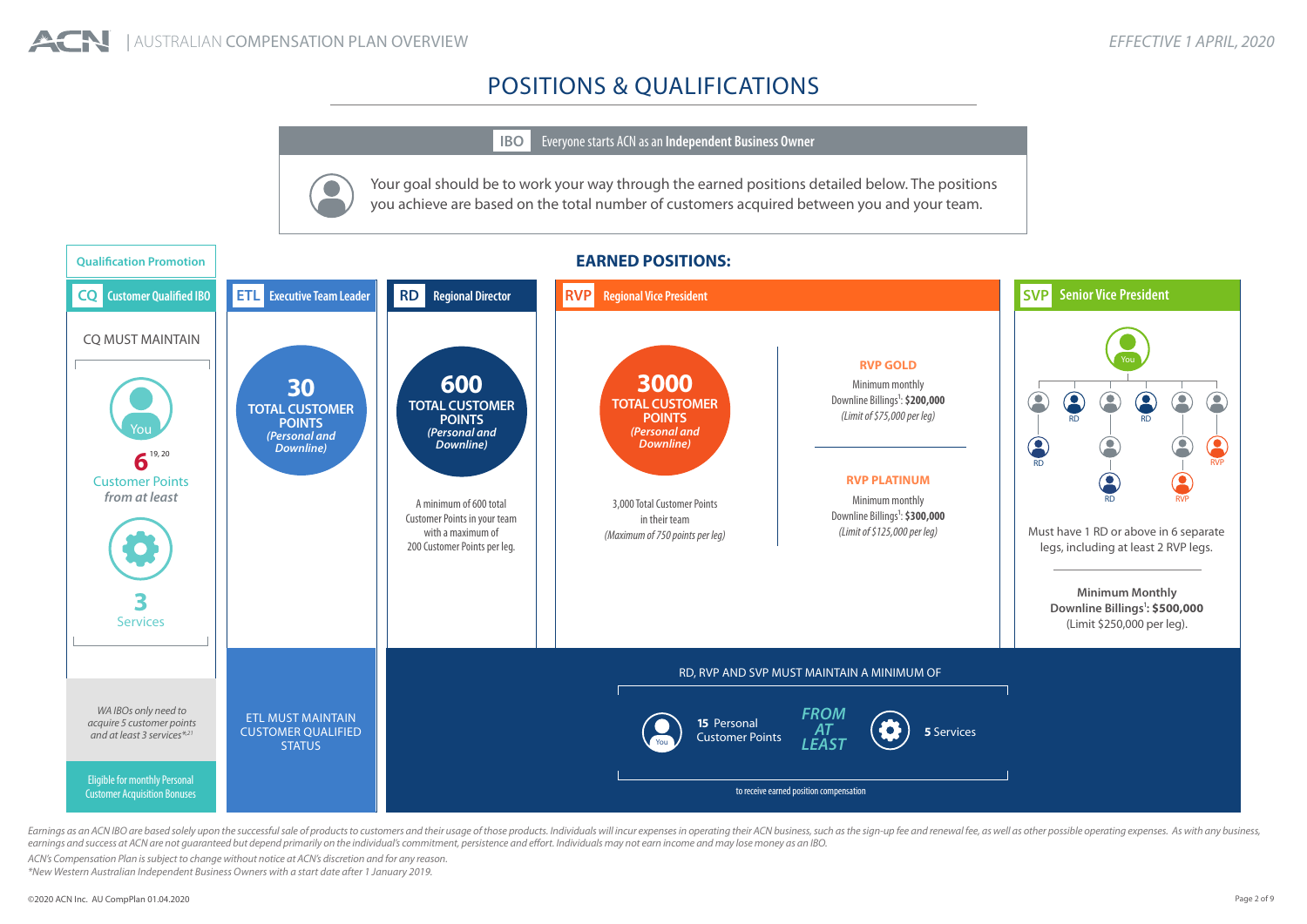# MONTHLY RESIDUAL COMMISSIONS

Over time, the majority of your compensation will come from the residual income you earn from the services your customers use. Customer acquisition is the fuel for your business, creating long-term income. By teaching other people how to gain customers, you can build residual income for yourself.

# PERSONAL COMMISSIONS

As you acquire your own personal customers, you qualify to earn between 1% and 10% of their monthly commissionable revenue<sup>2</sup> based on their services. This percentage is based on your total number of Personal Customer Points:



# OVERRIDING RESIDUAL COMMISSIONS

Schedule of commissions earned from customer acquisition in your organisation and Personal Customer Points required:

### **COMMISSIONS BY SERVICE**

| <b>Levels</b>      | <b>Telecommunications and Essential</b><br>Services <sup>3</sup> |                  |                               | <b>QUALIFICATIONS FOR EACH COMMISSION LEVEL</b>                                                                                                                                                             |  |  |  |  |
|--------------------|------------------------------------------------------------------|------------------|-------------------------------|-------------------------------------------------------------------------------------------------------------------------------------------------------------------------------------------------------------|--|--|--|--|
|                    |                                                                  |                  |                               | <b>Personal Customer Points</b>                                                                                                                                                                             |  |  |  |  |
| Personal           |                                                                  | $1 - 10%$        |                               | See Box Above                                                                                                                                                                                               |  |  |  |  |
|                    |                                                                  | 0.25%<br>0.25%   |                               | 10 <sup>°</sup>                                                                                                                                                                                             |  |  |  |  |
|                    |                                                                  | 0.25%<br>$0.5\%$ |                               | 25                                                                                                                                                                                                          |  |  |  |  |
| 6                  |                                                                  | 3 %<br>5 %       |                               | 50                                                                                                                                                                                                          |  |  |  |  |
|                    |                                                                  | 8%               |                               | 75                                                                                                                                                                                                          |  |  |  |  |
|                    | <b>RVP</b>                                                       | <b>Gold RVP</b>  | <b>Platinum</b><br><b>RVP</b> |                                                                                                                                                                                                             |  |  |  |  |
| Open Line RVP      | 1.5 %                                                            | 2.5 %            | 3 %                           | <b>Open Line RVP Platinum, RVP Gold and RVP</b> commissions are paid on customer billings below your 7th level down to the 7th level of the first RVP (or SVP) in your<br>downline.                         |  |  |  |  |
| 1st Generation RVP | $1\%$                                                            | 1%               | 1%                            | 1st Generation RVP Platinum, RVP Gold and RVP commissions are paid on customer billings from the 8th level of the first downline RVP (or SVP) through the 7th<br>level of the second downline RVP (or SVP). |  |  |  |  |
| 2nd Generation RVP | 0.5%                                                             | $0.5\%$          | 0.5%                          | 2nd Generation RVP Platinum, RVP Gold and RVP commissions are paid on customer billings from the 8th level of the second downline RVP (or SVP) through the<br>7th level of the third downline RVP (or SVP). |  |  |  |  |
| Open Line SVP      |                                                                  | 2 %              |                               | <b>Open Line SVP</b> commissions are paid on customer billings below your 7th level down to the 7th level of the first SVP in your downline.                                                                |  |  |  |  |
| 1st Generation SVP |                                                                  | 1%               |                               | 1st Generation SVP commissions are paid on customer billings from the 8th level of the first downline SVP through the 7th level of the second downline SVP.                                                 |  |  |  |  |

All paperwork necessary for IBO commission qualifications must be received by ACN no later than 2pm on the first Friday of the month. Commission payments are generated on the third Friday of every month and lodged with you

©2020 ACN Inc. AU CompPlan 01.04.2020 Page 3 of 9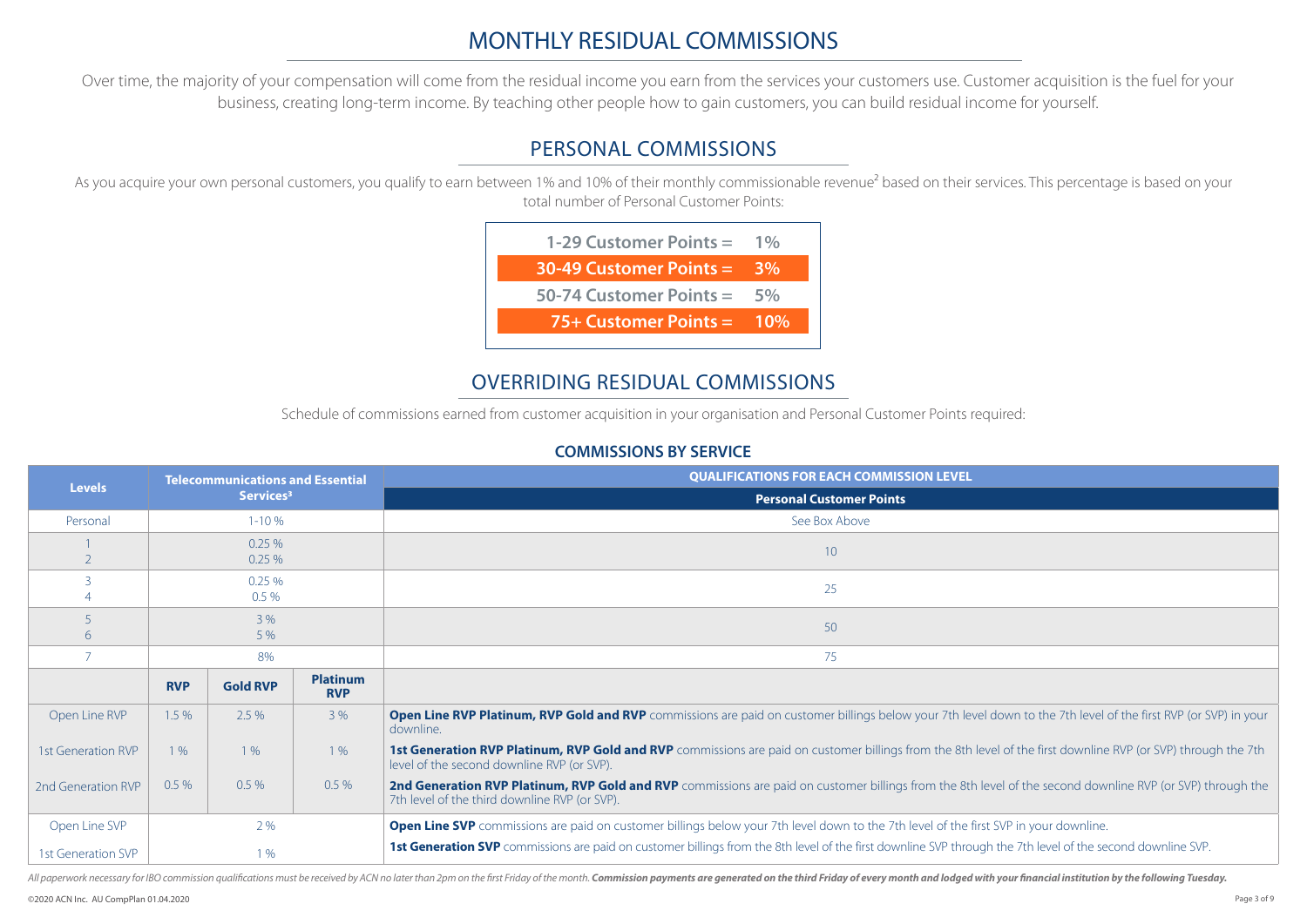# **WEEKLY OVERRIDING CUSTOMER ACQUISITION BONUSES - CABS<sup>4</sup>**

Overriding Customer Acquisition Bonuses (CABs) are paid when your newly sponsored IBOs become qualified within 30 days of their start date. In order to count for qualifications, all new customers must show a "complete" status on the IBO's Personal Customer List. A customer will show a "complete" status when all the necessary information has been received and processed by ACN.

### OVERRIDING CUSTOMER ACQUISITION BONUSES - *ALL EARNED POSITIONS*

| <b>Executive Team Leader</b> | <b>Regional Director</b> | <b>Regional Vice President</b> | <b>Senior Vice President</b> |
|------------------------------|--------------------------|--------------------------------|------------------------------|
| Open Line                    | Open Line                | Open Line                      | Open Line                    |
| $+$ \$100                    | $+$ \$200                | $+$ \$100                      | $+$ \$20                     |
|                              | <sup>st</sup> Generation | 1 <sup>st</sup> Generation     | 1 <sup>st</sup> Generation   |
|                              | \$50                     | \$20                           | \$10                         |

### OVERRIDING CUSTOMER ACQUISITION BONUS SCHEDULE

| <b>Executive Team Leader</b>                                                                                                                                                              | <b>Regional Director</b> | <b>Regional Vice President</b> | <b>Senior Vice President</b> |
|-------------------------------------------------------------------------------------------------------------------------------------------------------------------------------------------|--------------------------|--------------------------------|------------------------------|
| \$100                                                                                                                                                                                     | \$300                    | \$400                          | \$420                        |
|                                                                                                                                                                                           |                          |                                |                              |
| <b>ETL \$0</b>                                                                                                                                                                            | <b>ETL \$200</b>         | <b>ETL \$300</b>               | <b>ETL \$320</b>             |
|                                                                                                                                                                                           |                          |                                |                              |
|                                                                                                                                                                                           | <b>RD \$50</b>           | <b>RD \$150</b>                | <b>RD \$170</b>              |
|                                                                                                                                                                                           |                          |                                |                              |
|                                                                                                                                                                                           | <b>RD \$0</b>            | <b>RD \$100</b>                | <b>RD \$120</b>              |
|                                                                                                                                                                                           |                          |                                |                              |
|                                                                                                                                                                                           |                          | <b>RVP \$20</b>                | <b>RVP \$40</b>              |
|                                                                                                                                                                                           |                          |                                |                              |
|                                                                                                                                                                                           |                          | <b>RVP \$0</b>                 | <b>RVP \$20</b>              |
| Open Line CABs are bonuses you earn when IBOs in your organisation, who are not under an                                                                                                  |                          |                                |                              |
| <b>IBO that has reached the same earned position</b> (or higher) that you have reached, acquire<br>customers to become qualified within 30 days of their start date.                      |                          |                                | <b>SVP \$10</b>              |
| Generational CABs are bonuses you earn when IBOs in your organisation, who are under an<br><b>IBO that has reached the same earned position</b> (or higher) that you have reached acquire |                          |                                | <b>SVP \$0</b>               |

#### **REMEMBER:**

Compensation is earned **only** when customers are acquired. ACN reserves the right to retract the payment of any bonus or commission if it is found that a customer used to qualify for a bonus or a certain commission level was not a valid billing customer.

customers to become qualified within 30 days of their start date.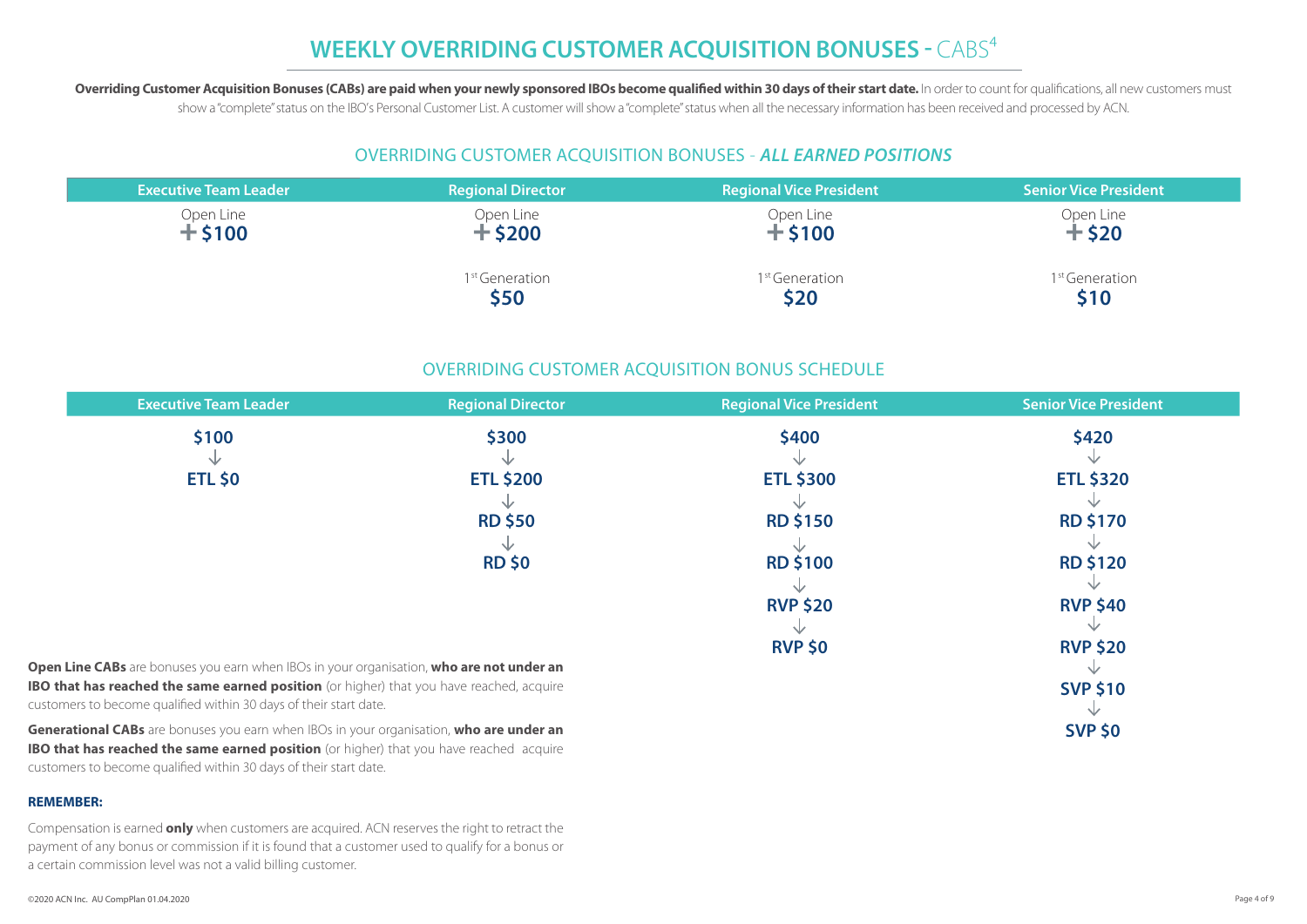The only way to earn income at ACN is through the acquisition of customers; therefore all IBOs must acquire customers in order to meet qualifications and advance through ACN's earned positions. ACN utilises a Customer Point system for each of its products and services. Services provide long-term residual income.

### **YBA counts as 2 POINTS AND 1 SERVICE for the life of your subscription!**<sup>1</sup>

### **Customer Point Values & Commissionable Revenue**

| <b>Energy - Click Energy</b> 5,6,8,10,21 |                        |                                                   |                                          |  |  |  |
|------------------------------------------|------------------------|---------------------------------------------------|------------------------------------------|--|--|--|
| <b>Product</b>                           | <b>Customer Points</b> | <b>Monthly Commissionable Revenue<sup>2</sup></b> | <b>Duration of Points and Commission</b> |  |  |  |
| Residential Electricity                  |                        | 50% of \$50 is commissionable at standard rates   | Up to 48 months                          |  |  |  |
| Residential Gas                          |                        | 50% of \$30 is commissionable at standard rates   | Up to 48 months                          |  |  |  |
| <b>Business Electricity</b>              |                        | 50% of \$80 is commissionable at standard rates   | Up to 48 months                          |  |  |  |
| <b>Business Gas</b>                      |                        | 50% of \$40 is commissionable at standard rates   | Up to 48 months                          |  |  |  |

| <b>Energy - amaysim Subscription - Victoria Only 5,6,8,10,21,22</b> |                        |                                                    |                                          |  |  |  |  |
|---------------------------------------------------------------------|------------------------|----------------------------------------------------|------------------------------------------|--|--|--|--|
| <b>Plan</b>                                                         | <b>Customer Points</b> | <b>Monthly Commissionable Revenue</b> <sup>2</sup> | <b>Duration of Points and Commission</b> |  |  |  |  |
| Residential Electricity                                             |                        | 50% of \$50 is commissionable at standard rates    | Up to 48 months                          |  |  |  |  |
| Residential Gas                                                     |                        | 50% of \$30 is commissionable at standard rates    | Up to 48 months                          |  |  |  |  |

| <b>NEW - Mobile Voice - amaysim Mobile 5,6,10,23</b> |  |
|------------------------------------------------------|--|
|------------------------------------------------------|--|

| <b>Service Type</b>                                                       | <b>Order Type</b> | Plan Contract Term   Monthly Plan Fee   Customer Points |      | Monthly Commissionable Revenue <sup>2</sup> | <b>Duration of Points and Commission</b> |
|---------------------------------------------------------------------------|-------------------|---------------------------------------------------------|------|---------------------------------------------|------------------------------------------|
| <b>Ported numbers:</b>                                                    | Connection        | Month-to-month                                          | \$50 | 50% of monthly plan fee                     | Customer Tenure up to 36 months          |
| Points count immediately<br>following activation                          | Connection        | Month-to-month                                          | \$40 | 50% of monthly plan fee                     | Customer Tenure up to 36 months          |
| <b>New numbers:</b>                                                       | Connection        | Month-to-month                                          | \$30 | 50% of monthly plan fee                     | Customer Tenure up to 36 months          |
| Points count following 45 days of service                                 | Connection        | Month-to-month                                          | \$20 | 50% of monthly plan fee                     | Customer Tenure up to 36 months          |
|                                                                           | Connection        | Month-to-month                                          | \$10 | 50% of monthly plan fee                     | Customer Tenure up to 36 months          |
| <b>ACN switched numbers:</b><br>Points count following 45 days of service |                   |                                                         |      |                                             |                                          |

*This should be read in conjunction with the Terms & Conditions stated on page 8 of the Compensation plan.* 

<sup>1</sup> Your Business Assistant revenue will count for your Downline Billing Requirements for position qualifications. If a Your Business Assistant subscription was used for CAB qualifications and is cancelled within the first

#### **Service Types**

- **• Ported numbers:** These services require a customer to move a service number across from another Australian provider.
- **• New numbers:** These are new numbers that a customer selects during sign-up with amaysim.
- **ACN switched numbers:** These services are currently active ACN mobile services, or services that have been active with an ACN mobile provider within the last 90 days prior to amaysim application.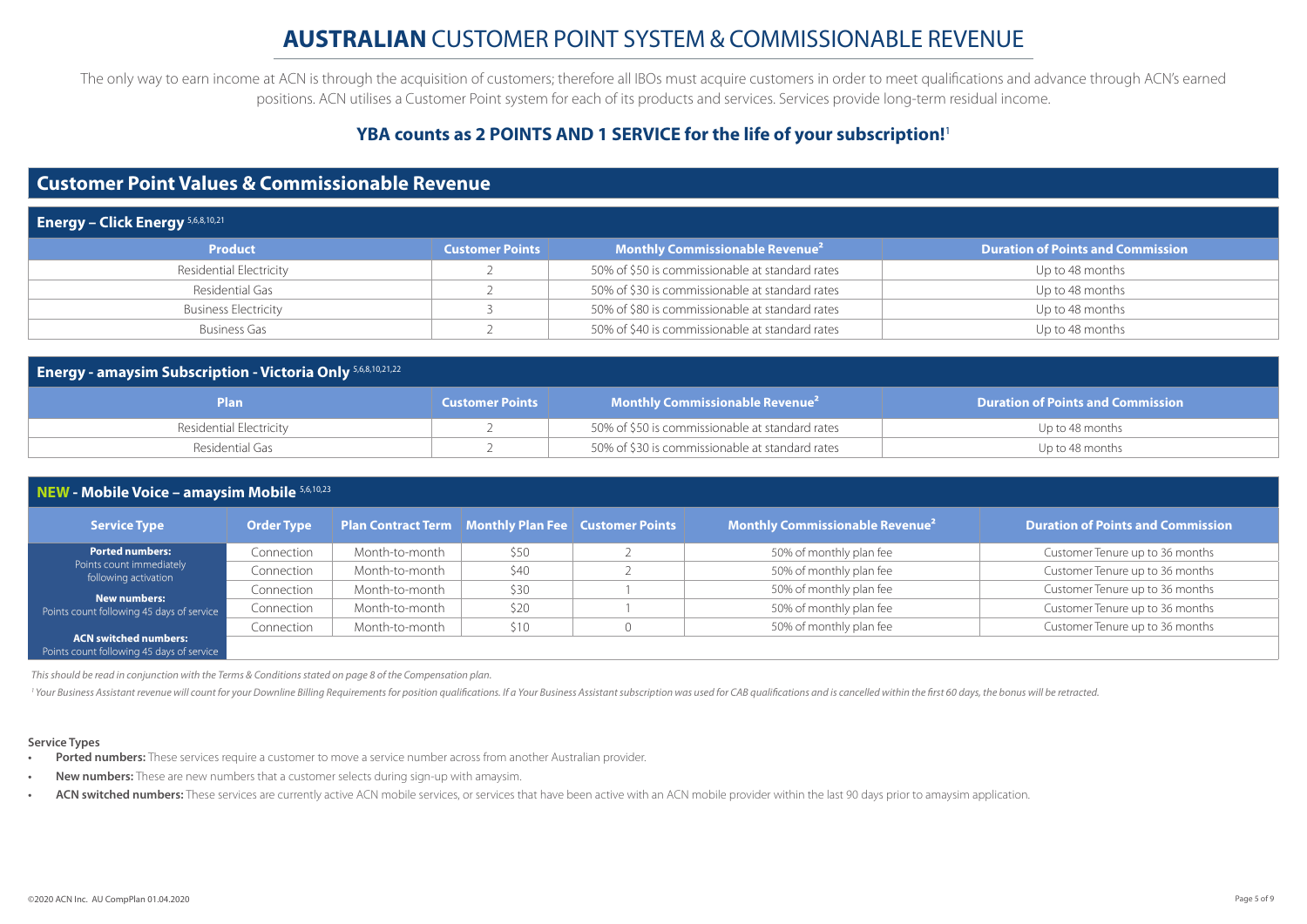The only way to earn income at ACN is through the acquisition of customers; therefore all IBOs must acquire customers in order to meet qualifications and advance through ACN's earned positions. ACN utilises a Customer Point system for each of its products and services. Services provide long-term residual income.

### **Mobile Voice – Vodafone Mobile** 5,6,7,10,11

| <b>Service Type</b>  | <b>Order Type</b> | <b>Handset Repayment   Monthly Plan  </b><br>Term | <b>Fee</b> | <b>Customer</b><br><b>Points</b> | <b>Monthly Commissionable Revenue<sup>2</sup></b>  | <b>Duration of Points and Commission</b>     |
|----------------------|-------------------|---------------------------------------------------|------------|----------------------------------|----------------------------------------------------|----------------------------------------------|
|                      | Connection        | 24 or 36 months                                   | \$80       | 4                                | 85% of monthly fee of plan selected at application | Customer tenure up to handset repayment term |
|                      | Connection        | 24 or 36 months                                   | \$60       | $\mathcal{R}$                    | 85% of monthly fee of plan selected at application | Customer tenure up to handset repayment term |
|                      | Connection        | 24 or 36 months                                   | \$50       |                                  | 60% of monthly fee of plan selected at application | Customer tenure up to handset repayment term |
|                      | Connection        | 24 or 36 months                                   | \$40       | $\mathfrak{D}$                   | 60% of monthly fee of plan selected at application | Customer tenure up to handset repayment term |
|                      | Connection        | 12 months                                         | \$80       | $\mathcal{L}$                    | 85% of monthly fee of plan selected at application | Customer tenure up to 12 months              |
|                      | Connection        | 12 months                                         | \$60       |                                  | 85% of monthly fee of plan selected at application | Customer tenure up to 12 months              |
|                      | Connection        | 12 months                                         | \$50       |                                  | 60% of monthly fee of plan selected at application | Customer tenure up to 12 months              |
| <b>Handset Plans</b> | Connection        | 12 months                                         | \$40       |                                  | 60% of monthly fee of plan selected at application | Customer tenure up to 12 months              |
|                      | Upgrade           | 24 or 36 months                                   | \$80       | 3                                | 50% of monthly fee of plan selected at application | Customer tenure up to handset repayment term |
|                      | Upgrade           | 24 or 36 months                                   | \$60       | $\mathcal{P}$                    | 50% of monthly fee of plan selected at application | Customer tenure up to handset repayment term |
|                      | Upgrade           | 24 or 36 months                                   | \$50       |                                  | 35% of monthly fee of plan selected at application | Customer tenure up to handset repayment term |
|                      | Upgrade           | 24 or 36 months                                   | \$40       |                                  | 35% of monthly fee of plan selected at application | Customer tenure up to handset repayment term |
|                      | Upgrade           | 12 months                                         | \$60, \$80 |                                  | 50% of monthly fee of plan selected at application | Customer tenure up to handset repayment term |
|                      | Upgrade           | 12 months                                         | \$50       |                                  | 35% of monthly fee of plan selected at application | Customer tenure up to handset repayment term |
|                      | Upgrade           | 12 months                                         | \$40       | $\Omega$                         | 35% of monthly fee of plan selected at application | Customer tenure up to handset repayment term |

### **Mobile Voice – Vodafone Mobile** 5,6,7,10,11

| <b>Service Type</b>                                                          | <b>Order Type</b>     | <b>Plan Contract Term</b> | <b>Monthly Plan</b><br>Fee | <b>Customer</b><br><b>Points</b> | <b>Monthly Commissionable Revenue<sup>2</sup></b>  | <b>Duration of Points and Commission</b> |
|------------------------------------------------------------------------------|-----------------------|---------------------------|----------------------------|----------------------------------|----------------------------------------------------|------------------------------------------|
| <b>SIM Only Plans</b>                                                        | Connection            | Month-to-month            | \$80                       |                                  | 85% of monthly fee of plan selected at application | Customer tenure up to 12 months          |
| <b>Ported numbers:</b>                                                       | Connection            | Month-to-month            | \$60                       |                                  | 85% of monthly fee of plan selected at application | Customer tenure up to 12 months          |
| Points count immediately                                                     | Connection            | Month-to-month            | \$50                       |                                  | 60% of monthly fee of plan selected at application | Customer tenure up to 12 months          |
| following activation                                                         | Connection            | Month-to-month            | \$40                       |                                  | 60% of monthly fee of plan selected at application | Customer tenure up to 12 months          |
| <b>New numbers:</b><br>Points count following 45                             | Pre-Paid to Post-Paid | Month-to-month            | \$60, \$80                 |                                  | 50% of monthly fee of plan selected at application | Customer tenure up to 12 months          |
| days of service                                                              | Pre-Paid to Post-Paid | Month-to-month            | \$50                       |                                  | 35% of monthly fee of plan selected at application | Customer tenure up to 12 months          |
|                                                                              | Pre-Paid to Post-Paid | Month-to-month            | \$40                       |                                  | 35% of monthly fee of plan selected at application | Customer tenure up to 12 months          |
| <b>ACN switched numbers:</b><br>Points count following 45<br>days of service |                       |                           |                            |                                  |                                                    |                                          |

\*Commissionable revenue is billed revenue less taxes, surcharges and an allowance for bad debt. ACN reserves the right to reduce commissionable revenue by a percentage factor for promotional plans, products, negotiated pri

<sup>1</sup> Your Business Assistant revenue will count for your Downline Billing Requirements for position qualifications. If a Your Business Assistant subscription was used for CAB qualifications and is cancelled within the first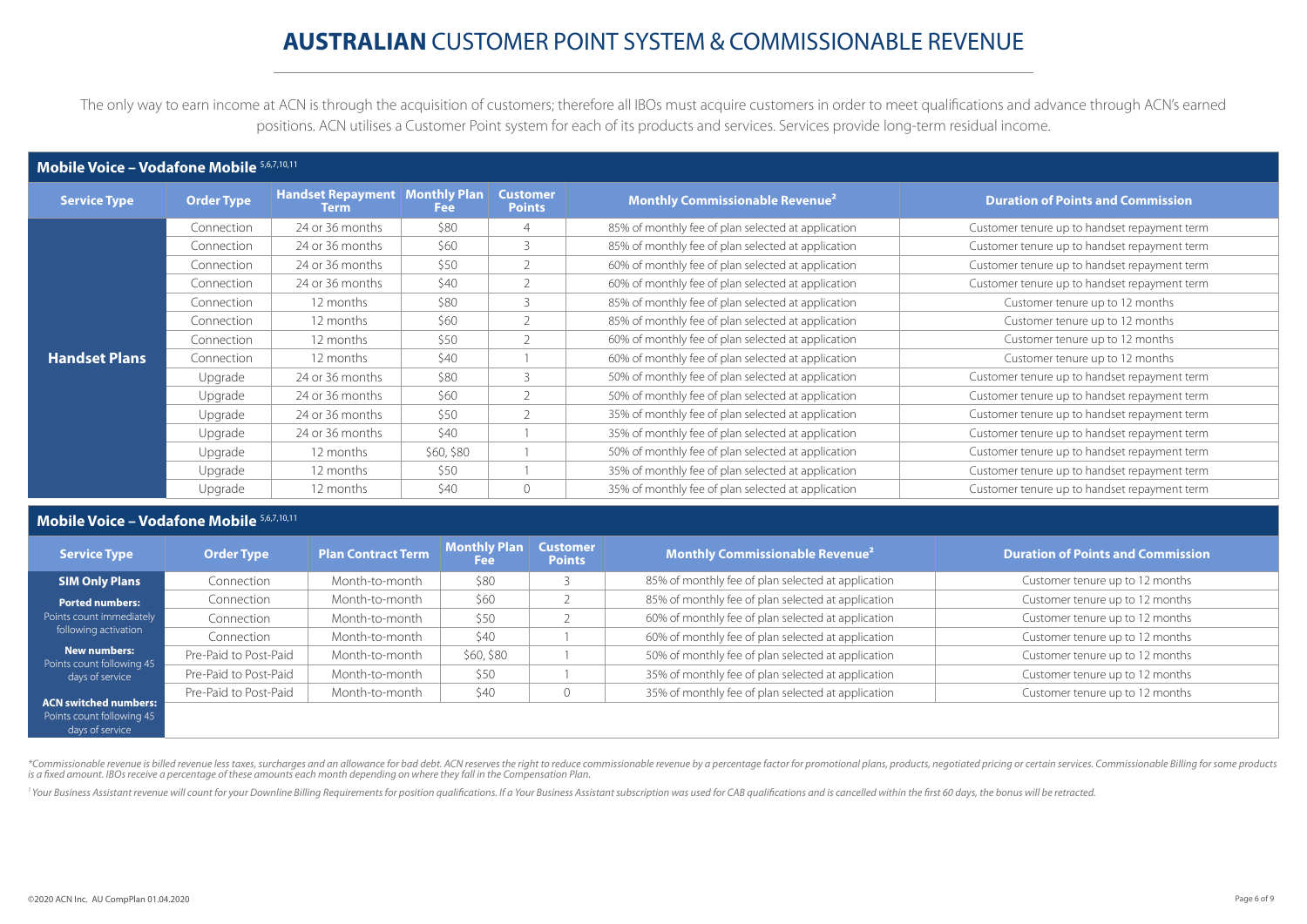The only way to earn income at ACN is through the acquisition of customers; therefore all IBOs must acquire customers in order to meet qualifications and advance through ACN's earned positions. ACN utilises a customer points system for each of its products and services.

### **Mobile Broadband - Vodafone Mobile** 5,6,7,10,11

| Service Type         | <b>Order Type</b> | <b>Plan Contract Term</b> | <b>Monthly Plan</b><br>Fee: | <b>Customer</b><br><b>Points</b> | <b>Monthly Commissionable Revenue<sup>2</sup></b>  | <b>Duration of Points and Commission</b>           |
|----------------------|-------------------|---------------------------|-----------------------------|----------------------------------|----------------------------------------------------|----------------------------------------------------|
|                      | Connection        | 24 or 36 months           | \$60                        |                                  | 60% of monthly fee of plan selected at application | Customer tenure up to device repayment term        |
|                      | Connection        | 24 or 36 months           | \$30, \$45                  |                                  | 60% of monthly fee of plan selected at application | Customer tenure up to device repayment term        |
|                      | Connection        | 24 or 36 months           | \$15                        |                                  | 60% of monthly fee of plan selected at application | Customer tenure up to device repayment term        |
|                      | Connection        | 12 months                 | \$30                        |                                  | 60% of monthly fee of plan selected at application | Customer tenure up to plan or device contract term |
| <b>Tablets</b>       | Connection        | 12 months                 | \$45, \$60                  |                                  | 60% of monthly fee of plan selected at application | Customer tenure up to plan or device contract term |
|                      | Connection        | 12 months                 | \$15                        | $\Omega$                         | 60% of monthly fee of plan selected at application | Customer tenure up to plan or device contract term |
| &<br><b>Portable</b> | Connection        | Month-to-month            | \$30, \$45, \$60            |                                  | 60% of monthly fee of plan selected at application | Customer tenure up to 12 months                    |
| <b>Hotspots</b>      | Connection        | Month-to-month            | \$15                        | $\circ$                          | 60% of monthly fee of plan selected at application | Customer tenure up to 12 months                    |
|                      | Upgrade           | 24 or 36 months           | \$60                        |                                  | 35% of monthly fee of plan selected at application | Customer tenure up to device repayment term        |
|                      | Upgrade           | 24 or 36 months           | \$30, \$45                  |                                  | 35% of monthly fee of plan selected at application | Customer tenure up to device repayment term        |
|                      | Upgrade           | 24 or 36 months           | \$15                        | $\Omega$                         | 35% of monthly fee of plan selected at application | Customer tenure up to device repayment term        |
|                      | Upgrade           | 12 months                 | $\geq$ 15                   |                                  | 35% of monthly fee of plan selected at application | Customer tenure up to plan or device contract term |
|                      | Upgrade           | Month-to-month            | Any                         | 0                                |                                                    |                                                    |

| nbn™ Broadband - Vodafone 5,6,9 |  |                                                                                               |                                          |  |  |  |  |
|---------------------------------|--|-----------------------------------------------------------------------------------------------|------------------------------------------|--|--|--|--|
| <b>Plan</b>                     |  | <b>Customer Points   <math>\blacksquare</math> Monthly Commissionable Revenue<sup>2</sup></b> | <b>Duration of Points and Commission</b> |  |  |  |  |
| All plans                       |  | STO.                                                                                          | Customer tenure up to 36 months          |  |  |  |  |
|                                 |  |                                                                                               |                                          |  |  |  |  |

### **Payment Processing - Sphere**<sup>12,13</sup>

| Sphere Payment Processing                                                | <b>Customer Points</b> | <b>Monthly Commissionable Revenue<sup>2</sup></b> | <b>Duration of Points and Commission</b> |
|--------------------------------------------------------------------------|------------------------|---------------------------------------------------|------------------------------------------|
| Sphere Merchant processing $\geq$ \$10,000                               |                        | 100% (Paid on Sphere revenue)                     | Life of customer                         |
| Sphere Merchant processing <\$10,000 per month <b>OR</b> 'New Merchants' |                        | 100% (Paid on Sphere revenue)                     | Life of customer                         |

| Security Services - ADT 5,6,14 |                        |                                                                   |                                                                                   |  |  |  |  |  |
|--------------------------------|------------------------|-------------------------------------------------------------------|-----------------------------------------------------------------------------------|--|--|--|--|--|
| Plan                           | <b>Customer Points</b> | $\blacksquare$ Monthly Commissionable Revenue $^2$ $\blacksquare$ | <b>Duration of Points and Commission</b>                                          |  |  |  |  |  |
| All plans                      |                        | 100%                                                              | Customer tenure up to contract term<br>(36 months – 48 months -depending on plan) |  |  |  |  |  |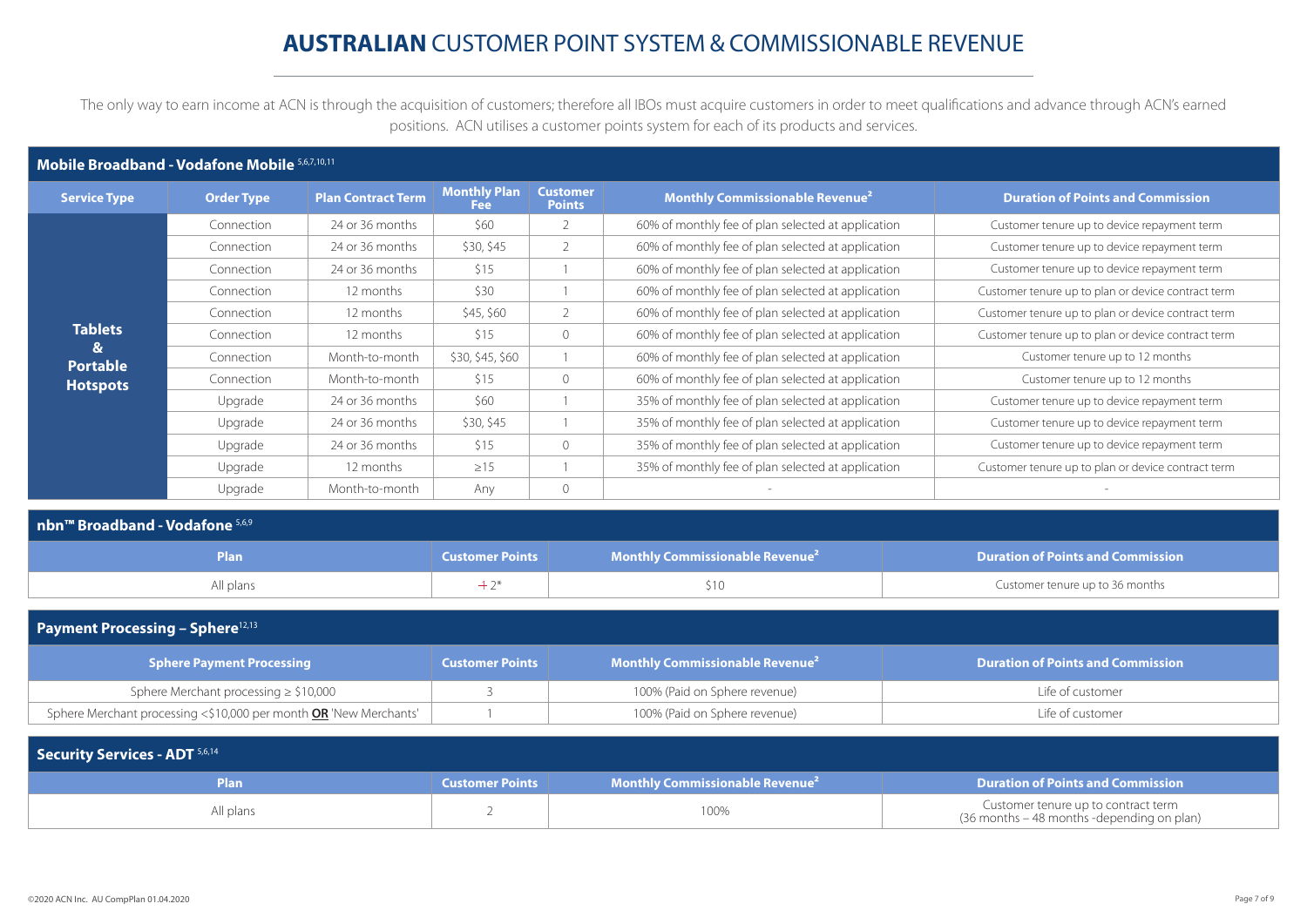The only way to earn income at ACN is through the acquisition of customers; therefore all IBOs must acquire customers in order to meet qualifications and advance through ACN's earned positions. ACN utilises a Customer Point system for each of its products and services. Services provide long-term residual income.

### **YBA counts as 2 POINTS AND 1 SERVICE for the life of your subscription!**<sup>1</sup>

| Cloud Phone - MyNetFone 10,15,16,17,18 |              |                        |                                                   |                                                       |  |  |  |
|----------------------------------------|--------------|------------------------|---------------------------------------------------|-------------------------------------------------------|--|--|--|
| <b>Plan</b>                            | <b>Lines</b> | <b>Customer Points</b> | <b>Monthly Commissionable Revenue<sup>2</sup></b> | <b>Duration of Points and Commission<sup>18</sup></b> |  |  |  |
| Unlimited calls                        |              | $\overline{4}$         | 80% of plan fee                                   | Life of customer                                      |  |  |  |
| Unlimited calls                        |              | 8                      | 80% of plan fee                                   | Life of customer                                      |  |  |  |
| Unlimited calls                        | $8+$         | 10 <sup>°</sup>        | 80% of plan fee                                   | Life of customer                                      |  |  |  |
| Capped inclusion                       |              |                        | 80% of plan fee                                   | Life of customer                                      |  |  |  |
| Capped inclusion                       |              |                        | 80% of plan fee                                   | Life of customer                                      |  |  |  |
| Capped inclusion                       | 8            | $\overline{4}$         | 80% of plan fee                                   | Life of customer                                      |  |  |  |
| Capped inclusion                       | $12+$        |                        | 80% of plan fee                                   | Life of customer                                      |  |  |  |

#### **IBO Business Tools**

| <b>Nool Name</b>              | <b>Customer Points</b> | <b>Monthly Commissionable Revenue<sup>2</sup></b>             | <b>Duration of Points and Commission</b> |
|-------------------------------|------------------------|---------------------------------------------------------------|------------------------------------------|
| Your Business Assistant (YBA) |                        | 0% (Subscription revenue is included in total billing volume) | N/A                                      |

\*Commissionable revenue is billed revenue less taxes, surcharges and an allowance for bad debt. ACN reserves the right to reduce commissionable revenue by a percentage factor for promotional plans, products, negotiated pri *amount. IBOs receive a percentage of these amounts each month depending on where they fall in the Compensation Plan.*